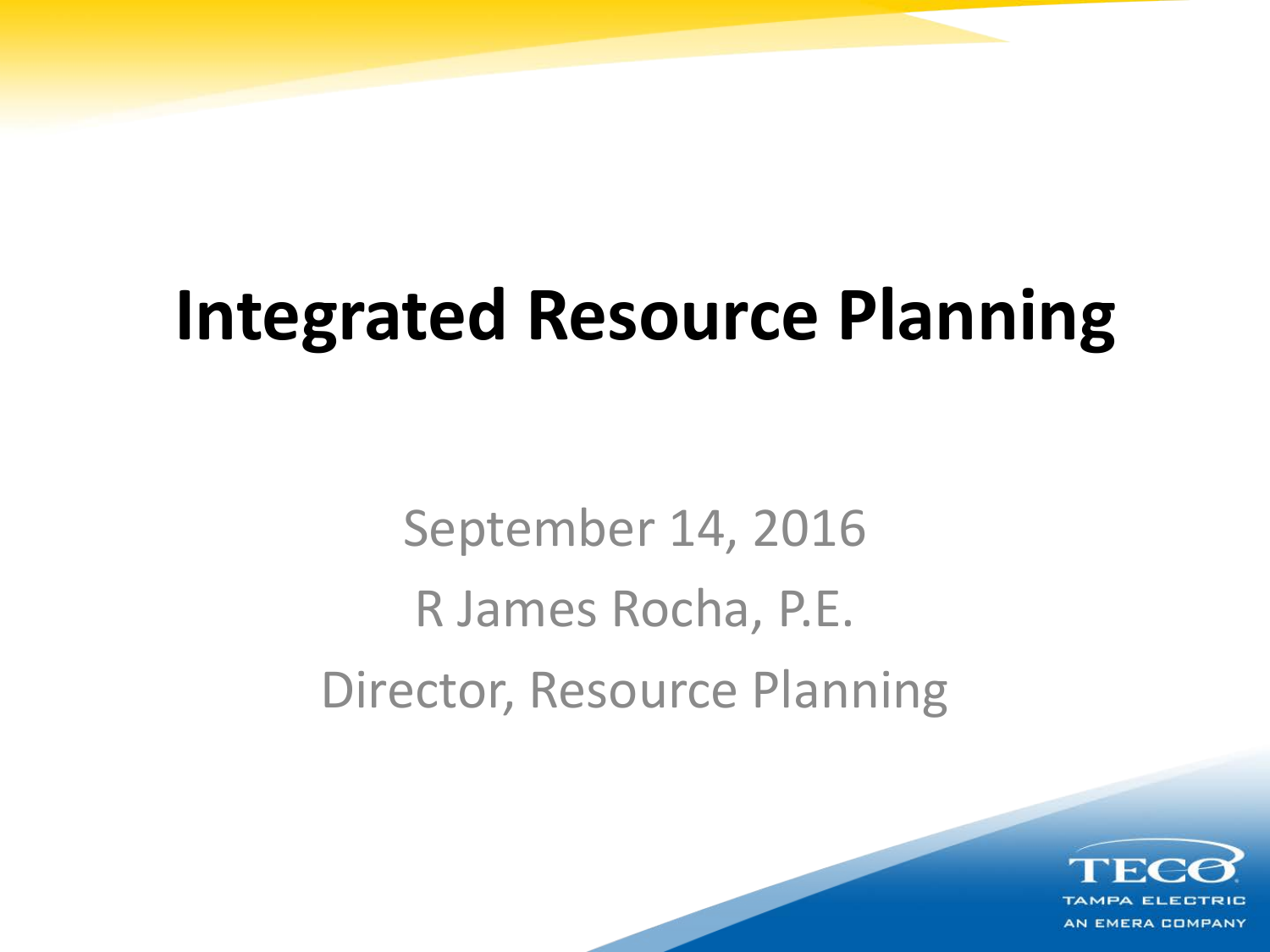# **Ten Year Site Plan (TYSP)**

- TYSP describes planned generation expansion
- Filed April 1 annually
- TEC's IRP process designed to evaluate demand-side and supply-side resources on a comparable and consistent basis to satisfy future energy requirements in a cost-effective and reliable manner
- The process incorporates a reliability analysis to determine timing of future needs and an economic analysis to determine what resource alternatives best meet future system demand and energy requirements.

**EMERA COMPANY**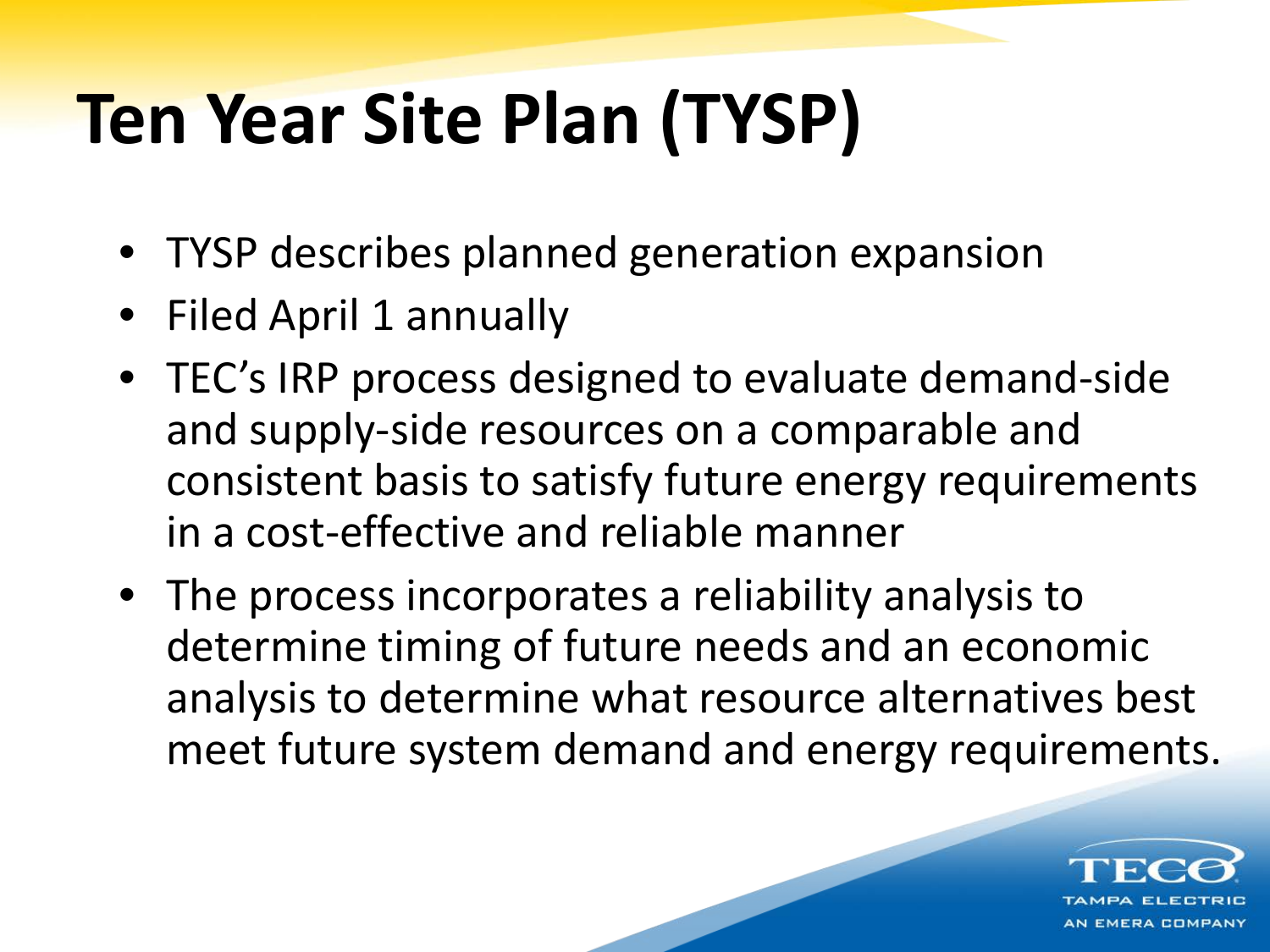#### **IRP process**



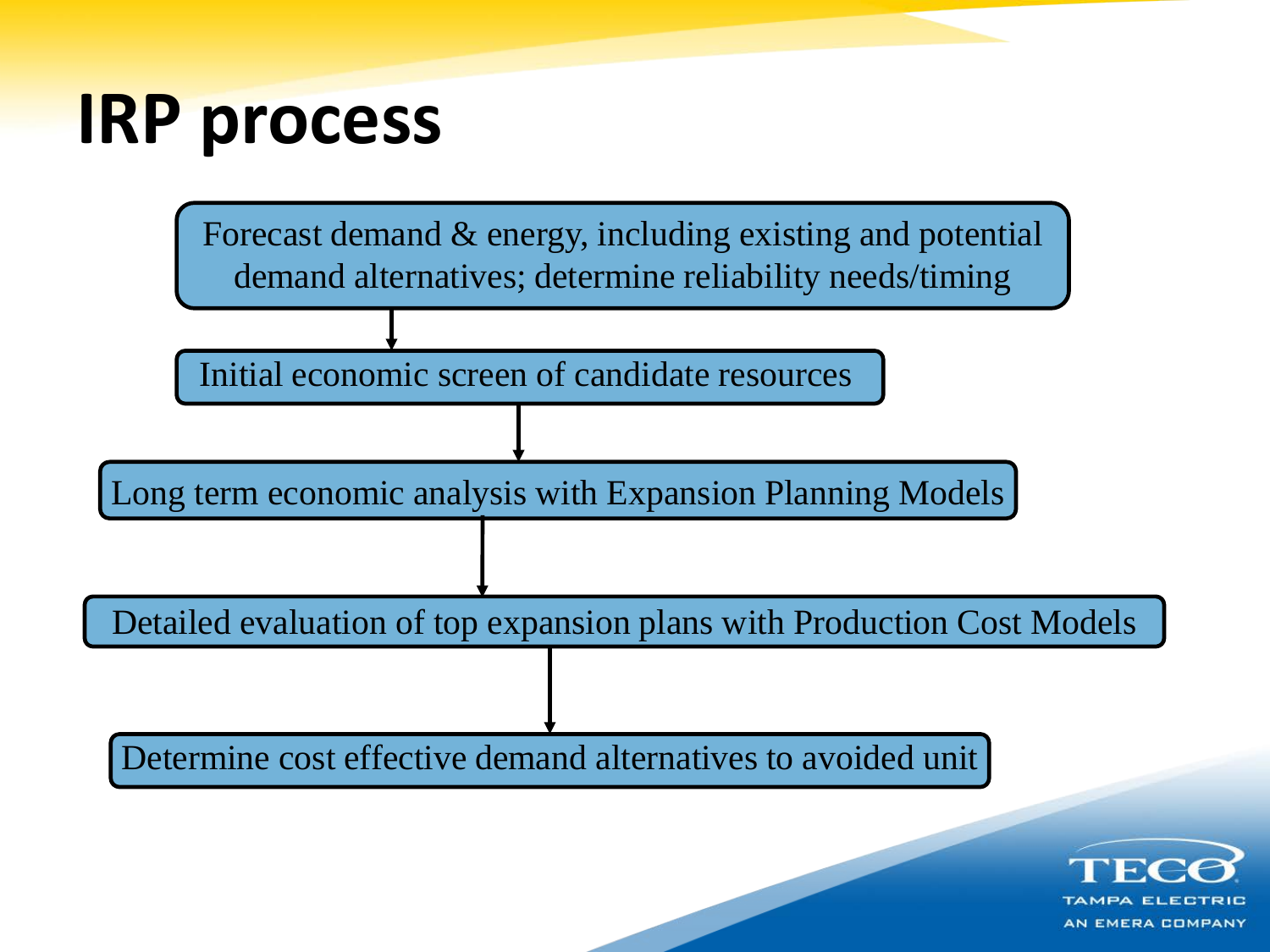

AN EMERA COMPANY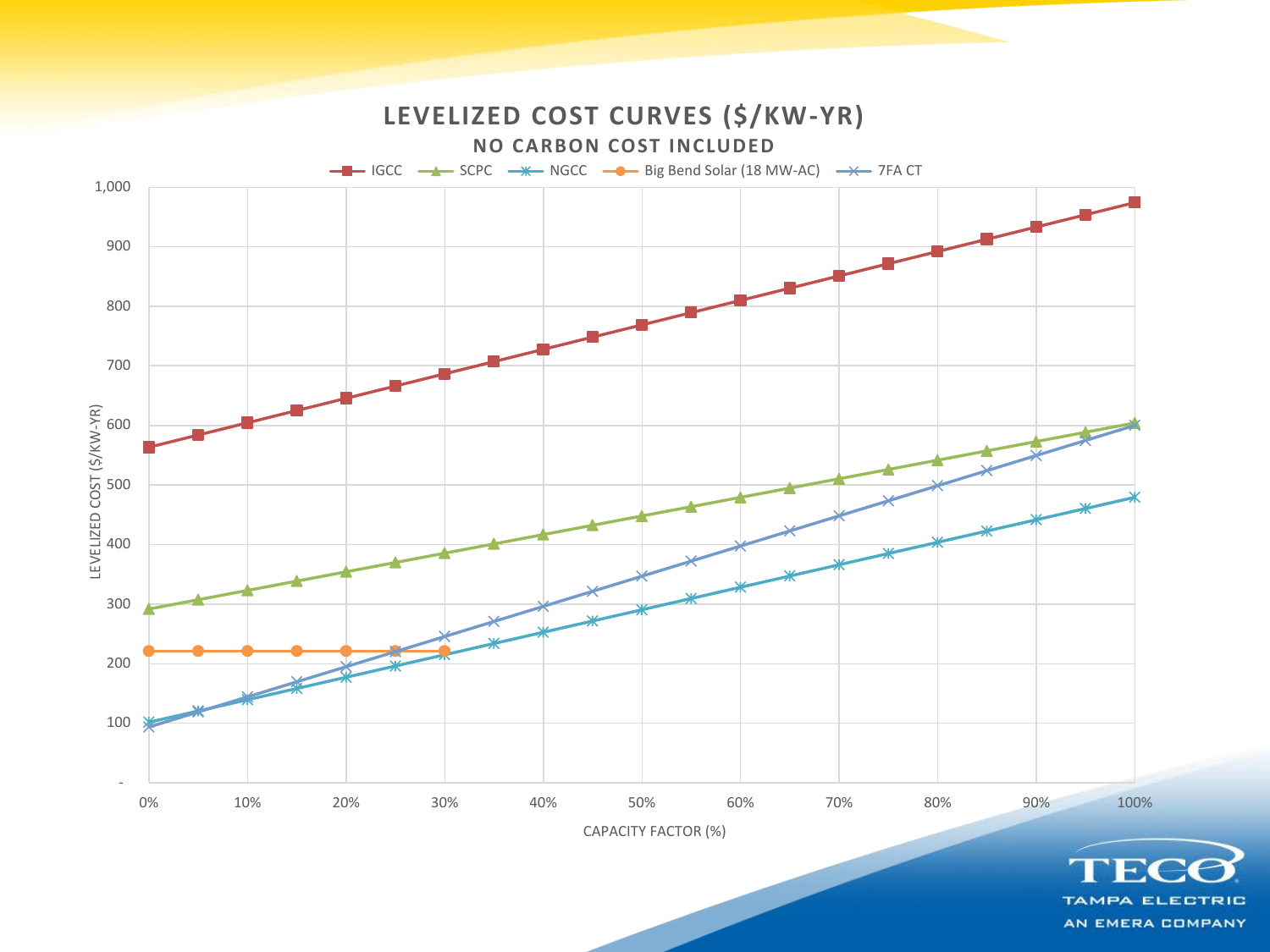## **Economic Analyses**

- TEC uses System Optimizer (ABB) to evaluate all feasible combinations of alternatives to arrive at the most cost effective timing and type of resources that achieve the reliability criteria
- TEC uses Planning and Risk (ABB) to model the top ranked resource plan(s) for the entire planning horizon.